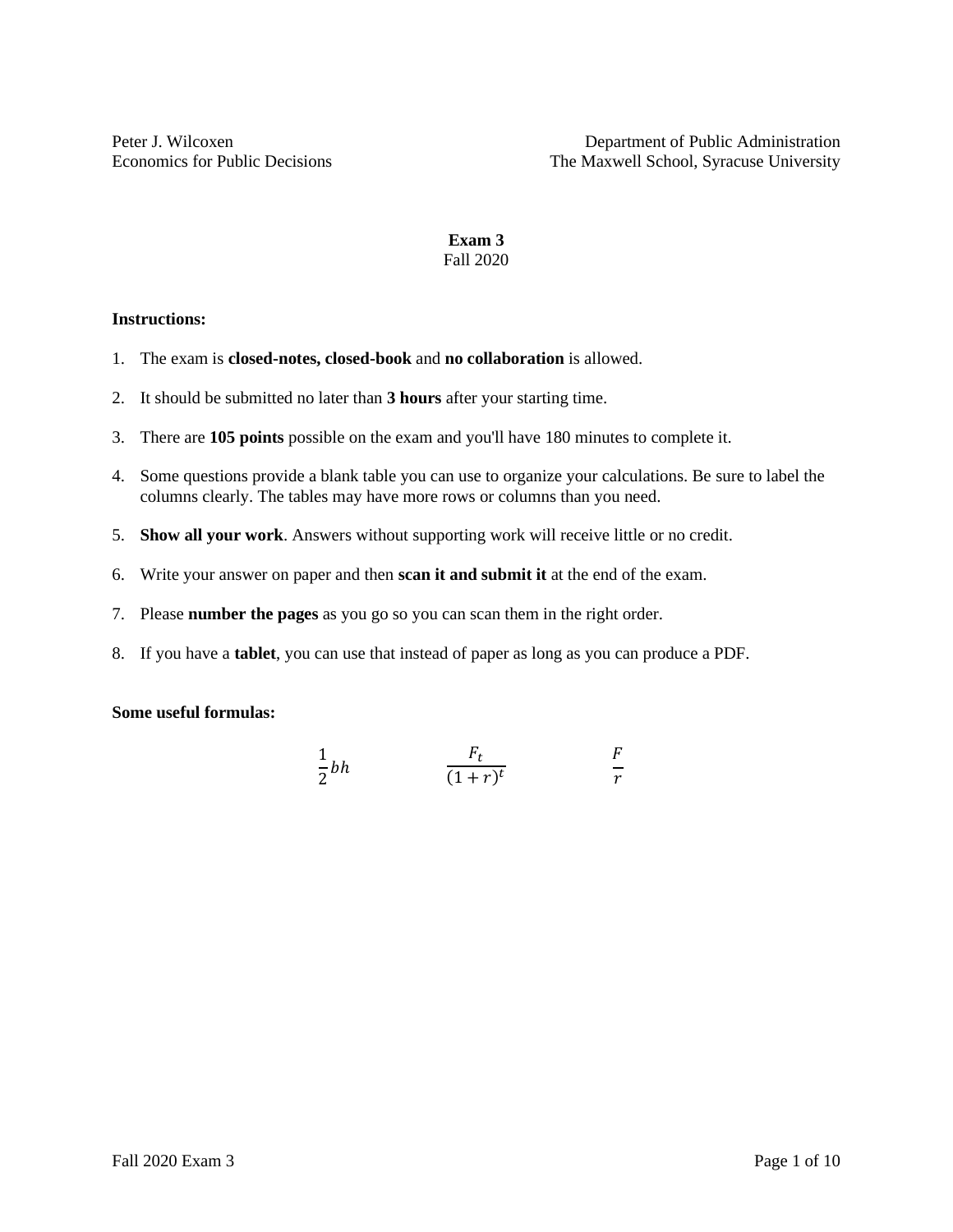### **Question 1 (15 points)**

An individual is concerned about her consumption in two periods, 0 and 1. Her income in period 0 is \$35,000 and in period 1 it will be \$55,000. However, she is considering whether to take one of three training programs, A, B, or C that would raise her future income. The tuition and raise associated with each is shown below. Finally, she would like to have 2.5 units of consumption in period 1 for each unit of consumption in period 0, and she can borrow or save at an interest rate of 25%.

| Program      | Tuition in 0 | <b>Raise in 1</b> |
|--------------|--------------|-------------------|
| А            | \$20,000     | \$30,000          |
| в            | \$30,000     | \$35,000          |
| $\mathbf{C}$ | \$40,000     | \$60,000          |

Assuming she can take at most one program, please determine:  $\Box$  which one, if any, she should take;  $\Box$  how much she consumes in each period; and  $\Box$  how much she borrows or saves in period 0. Finally,  $\Box$ draw an appropriate diagram showing her intertemporal budget given what she decides about the training, an indifference curve, her equilibrium, and the amount she borrows or saves.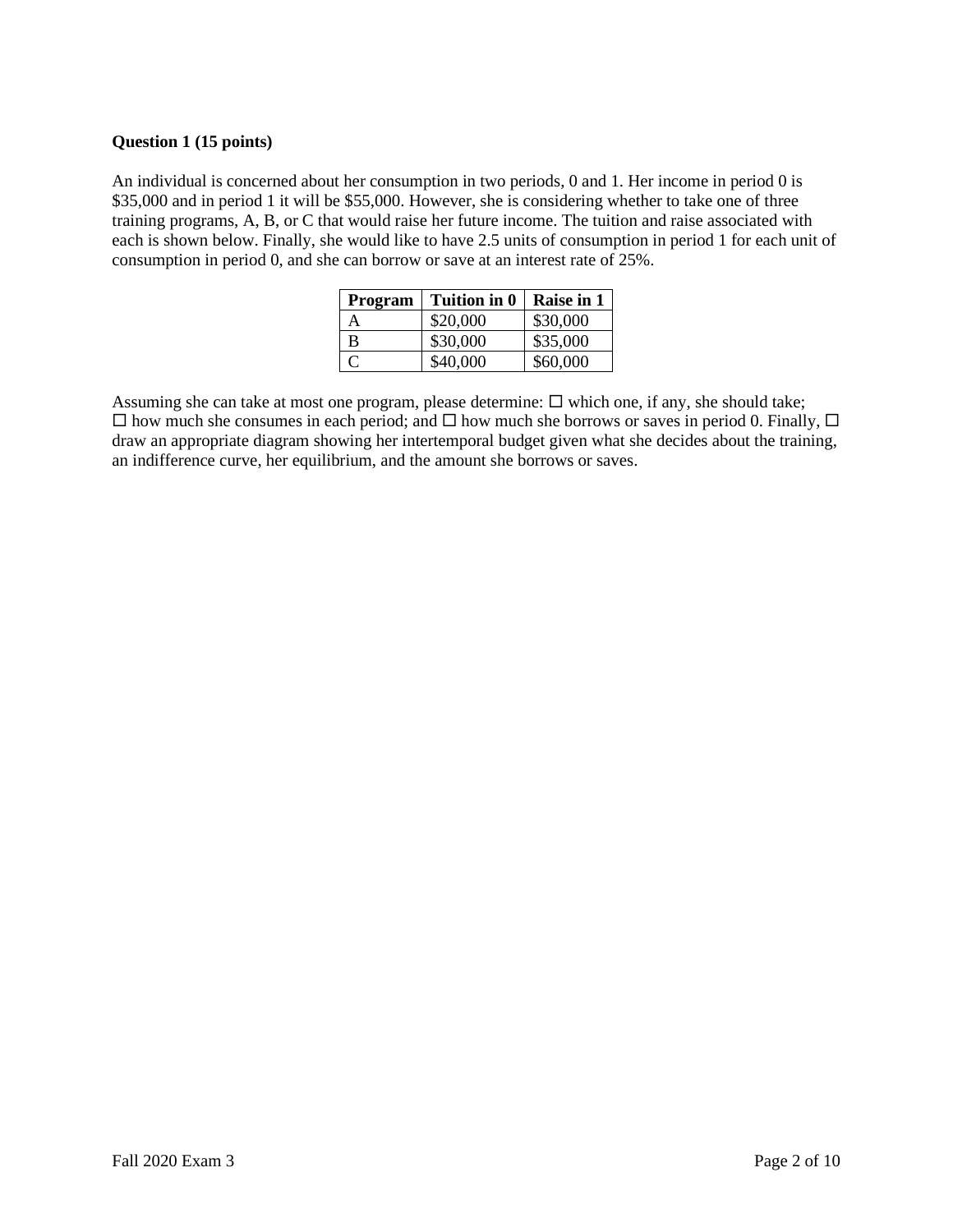## **Question 2 (15 points)**

It is often argued that large-scale government investment in infrastructure is very attractive during economic downturns because the spending stimulates the economy and low interest rates mean that borrowing is cheap. This question explores the interest rate aspect.

Suppose a large city would like to renovate part of its electric grid. The project would cost \$800 million per year in years 1-10. The renovated grid would begin operating in year 11 and would produce \$400 million in benefits every year forever. The city usually uses an interest rate of 5% in present value calculations. However, a downturn has lowered interest rates a lot and the city is considering using 2% instead.

Please  $\Box$  calculate the renovation's NPV at 5% and indicate whether the city would go ahead with the project under normal circumstances. Next,  $\Box$  calculate the NPV at 2% and indicate whether the city would go ahead under that interest rate. Finally, if the city's decision would be different, please  $\Box$ compare the present values of the costs and benefits under the two cases and use that information to briefly  $\Box$  explain why the decision changes. To keep things simple, you should assume that each interest rate applies for the whole analysis (you do not need to worry that the low interest rate would rise later).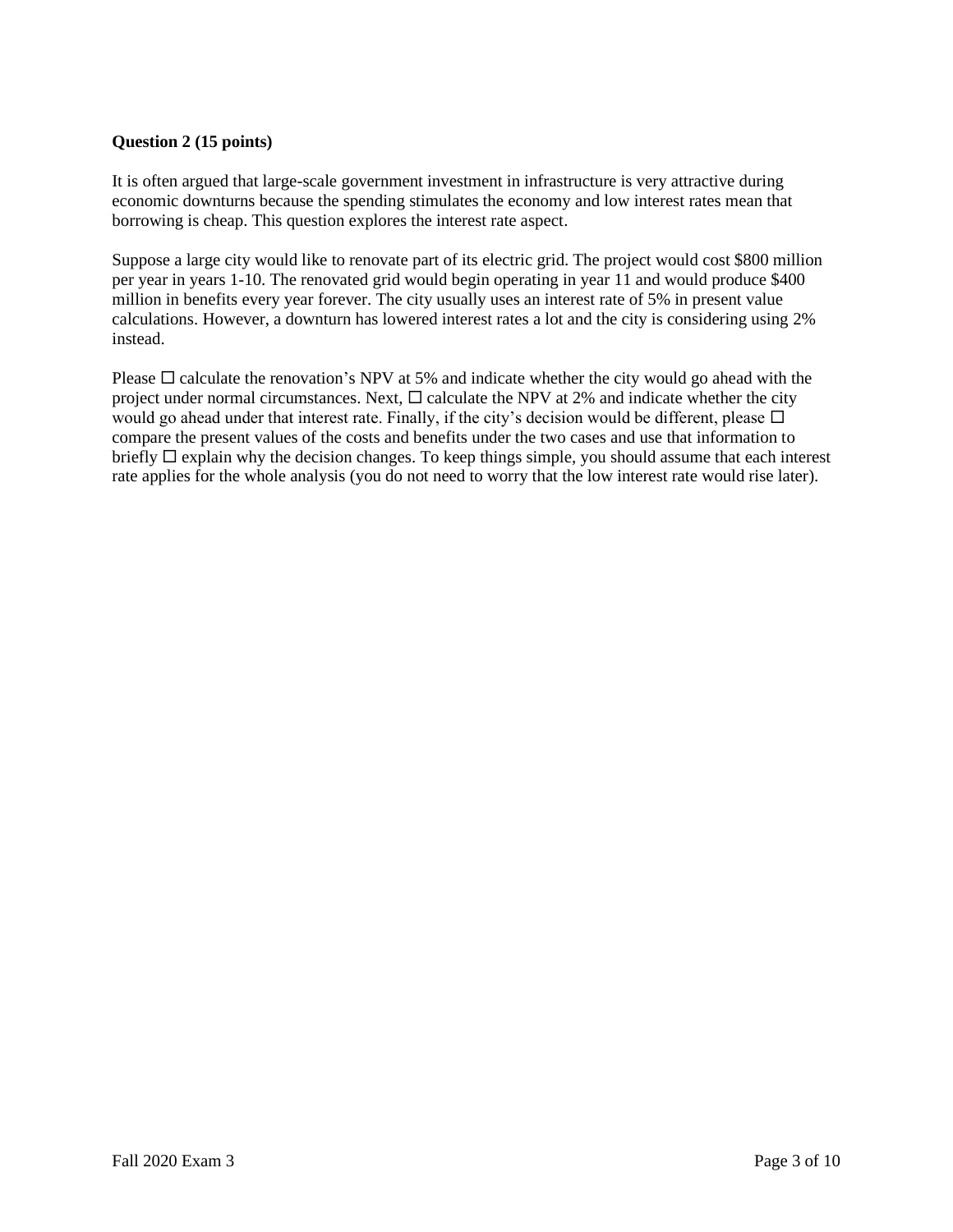## **Question 3 (15 points)**

An important benefit of big data is that it may allow policies to be targeted more precisely. This problem examines how valuable that could be.

Suppose a community is composed of two types of households: a tech-savvy type T (25%) and a more conventional type C (75%). The government would like to encourage households to use less energy and is considering two policies, S and N. Policy S uses a standard one-size-fits-all approach: for both T and C households, it costs \$12 and produces \$20 in benefits. Policy N is a new technology-driven approach that is much more expensive: it costs \$24 per household. It works very well with type-T households and produces \$40 of benefits. For type-C households, however, it performs no better than policy S and produces only \$20 of benefits. Finally, a consulting firm with access to detailed data about each household has developed an analytical test that can determine whether any given household is type T or type C.

Please  $\Box$  determine the maximum the city would be willing to pay to test a given household. You may assume the test is infallible, and that the city is risk-neutral and would like to pick the approach that has the best expected value. Note that everything happens in a single year, so no PV calculations are needed.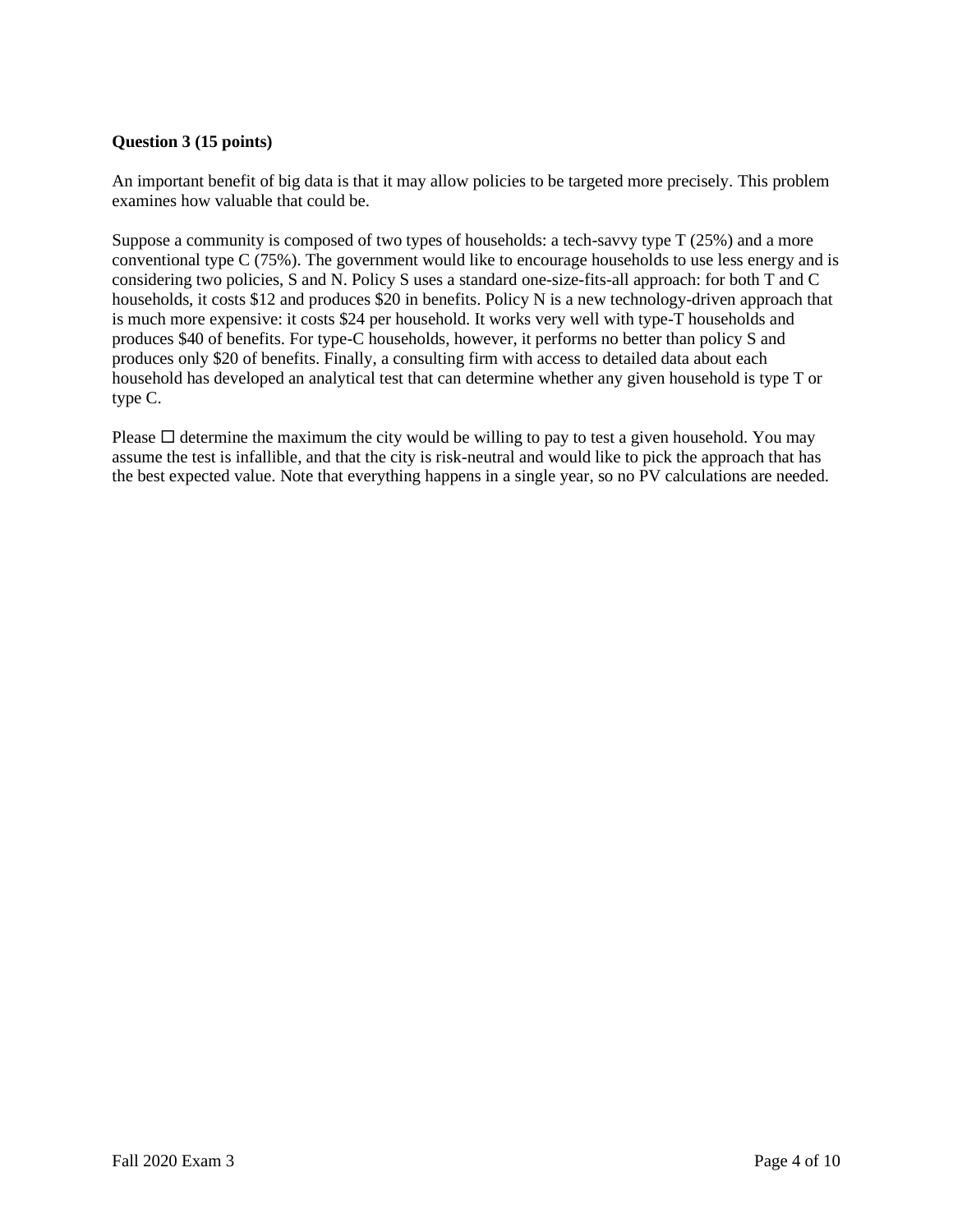## **Question 4 (15 points)**

A non-profit organization provides legal advice for low income individuals who would like to start small businesses. It has total costs given by the following equation:  $TC = 2,000 + 10 * Q^2$ , where Q is the number of individuals it serves. It believes the demand for its advice is given by  $\angle WTP = 900 - 30 * Q$ , and there are no other organizations nearby providing a similar service. The organization wishes to serve as many individuals as possible without running a deficit.

What price should the organization charge and how many individuals will it be able to serve? How much profit will it earn? As a hint, the value of Q is between 16 and 26, inclusive.

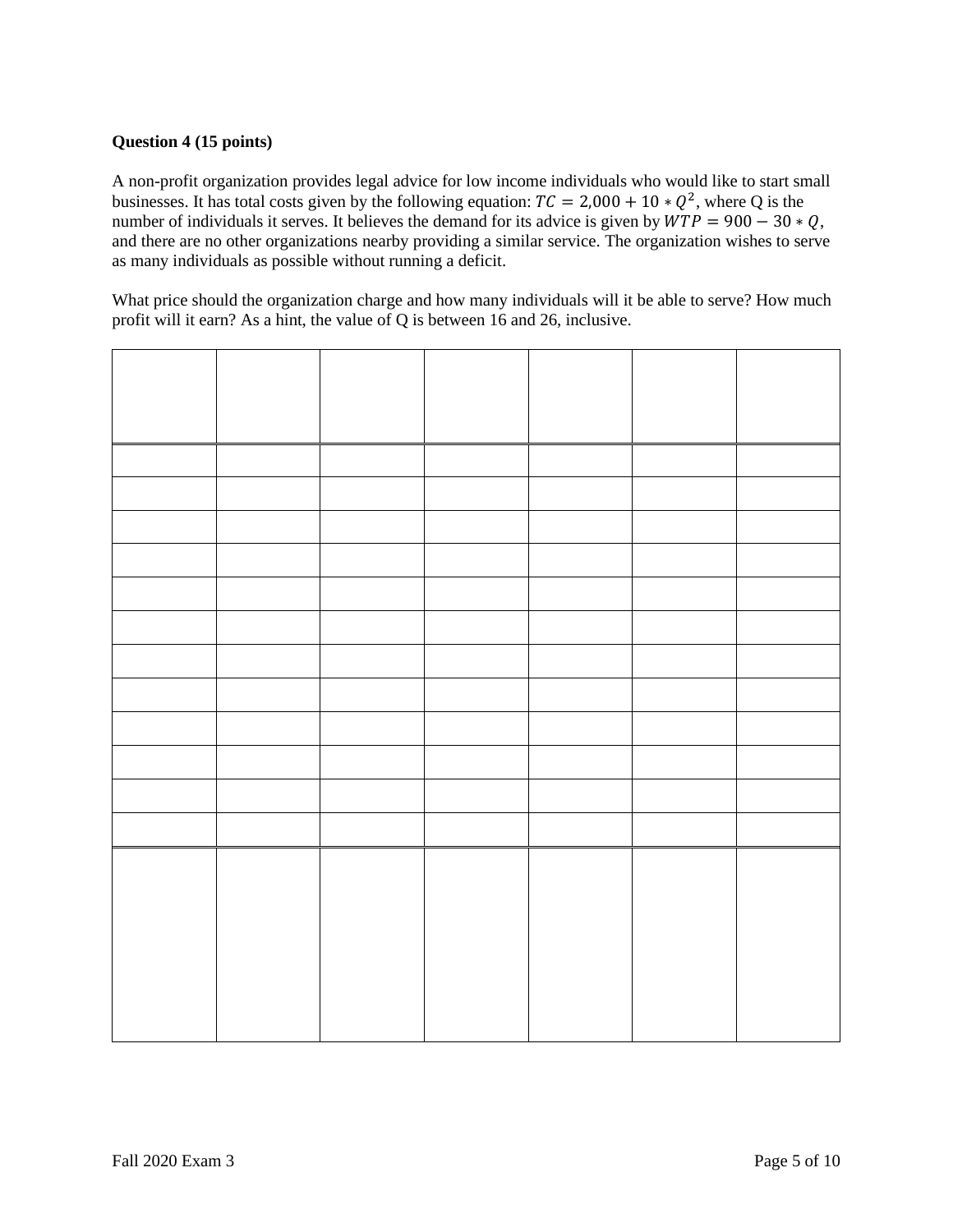# **Question 5 (15 points)**

Suppose a firm is considering a research project to develop a new type of thin-film solar cell that would be inexpensive to manufacture and could be used for many applications where current solar cells are not practical. If the project succeeds, the demand for them would be given by  $WTP = 6,005 - 50 * Q$  and the cost of producing them would be  $TC = 5 * Q$ . The firm would be able to patent the technology and be the only seller during the patent period. Assuming the firm is able to develop the cells, what price would it charge and what quantity would it produce in each year during the time it is a monopolist? What profits will it earn each year? As a hint, the quantity will be between 56 and 66, inclusive.

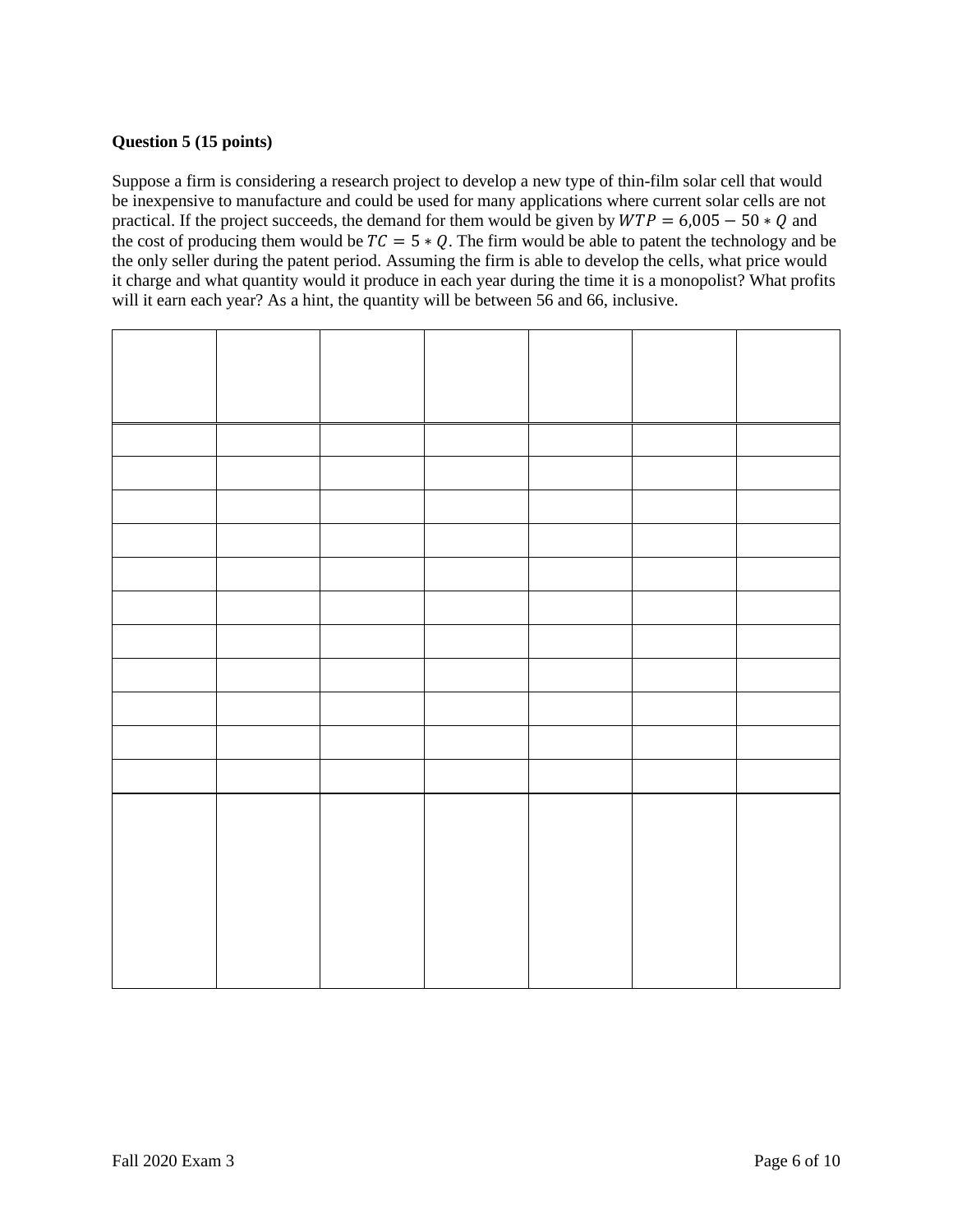## **Question 6 (15 points)**

Now consider the steps involved in bringing the product to market. Suppose the research itself would cost \$1 million and there's a 40% chance it would produce a design that would work. If the design works, the firm would need to spend an additional \$1 million retooling its factory to produce the cells. After that, it would be able to collect the monopoly profit. You may assume that the research project and retooling can all be done in year 0 and the firm would be able to collect the monopoly profit in years 1-20. After year 20, other firms would enter the market, the price of the product will drop to \$5, and the firm's profit will drop to 0.

(a) Assuming the firm is risk-neutral and makes decisions based on expected value, please:  $\Box$ construct the firm's decision tree; and  $\Box$  determine whether it would undertake the project. You may assume that the firm uses an interest rate of 5% in present value decisions.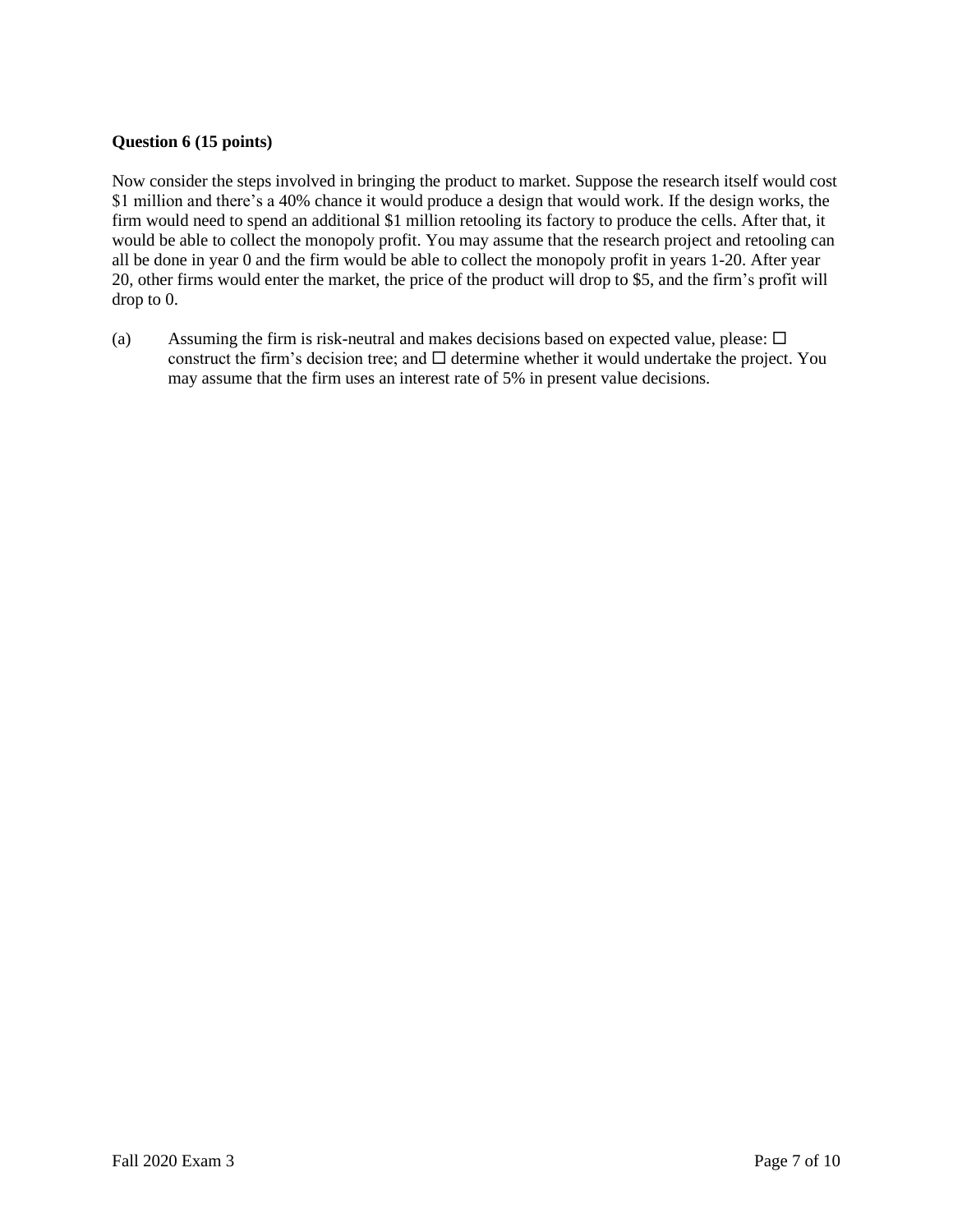## **Question 6, continued.**

(b) Now consider the potential consumer surplus the technology would produce. Using an interest rate of 5%, what is  $\Box$  the PV of the CS that would be generated if the firm successfully developed and sold the cells? Taking into account the uncertainties involved,  $\Box$  what is the expected CS before the firm undertakes the project?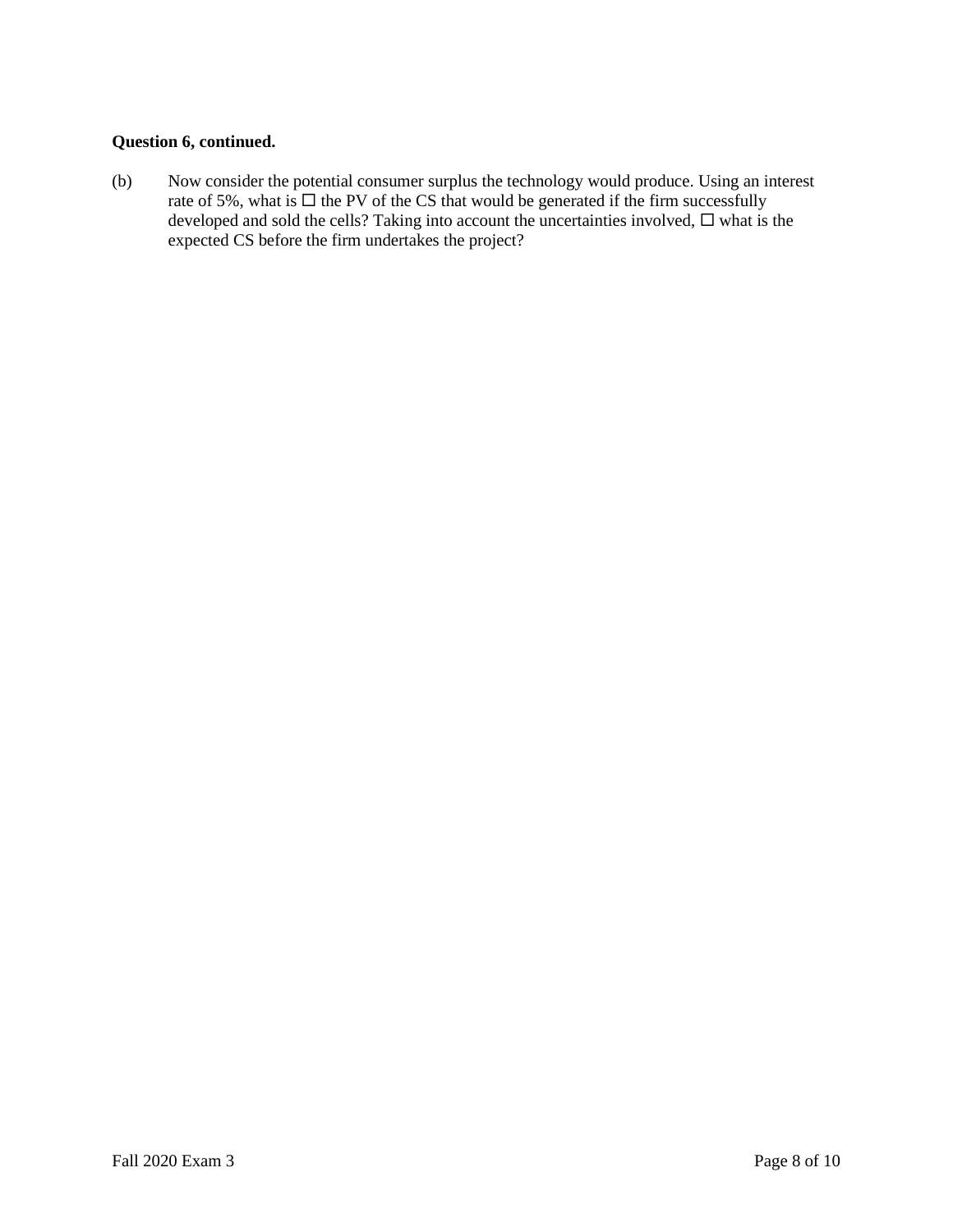## **Question 7 (15 points)**

Governments sometimes provide incentives for research and development by promising in advance to buy a large amount of the resulting product if the research succeeds. These are known as "procurement policies" and a prominent example is Operation Warp Speed, under which the federal government contracted to buy hundreds of millions of doses of a Covid-19 vaccine before research on developing the vaccine began.

Suppose the government wanted to use a procurement policy to make the solar cell project more attractive. In particular, suppose the government promised to buy as many units during each year of the monopoly period as the firm sells to the public. That is, if the firm sells X units to the public every year, the government would buy another X units every year. The government would pay the monopoly price. The payments would end at the end of the monopoly period.

Please:  $\Box$  construct an appropriate decision tree and determine whether the policy would induce the firm to undertake the project. Assuming for simplicity that the government only cares about consumer surplus and its payments to the firm (that is, assuming it doesn't care about the firm's profits),  $\Box$  what is the government's expected value from the policy above?

*Extra credit: suppose the government sold its units for \$5 each to people who hadn't bought the product from the firm. You may assume that's done in a way that doesn't affect the firm's sales or profit. How much additional SS would that produce every year? What would it do to the efficiency of the market?*